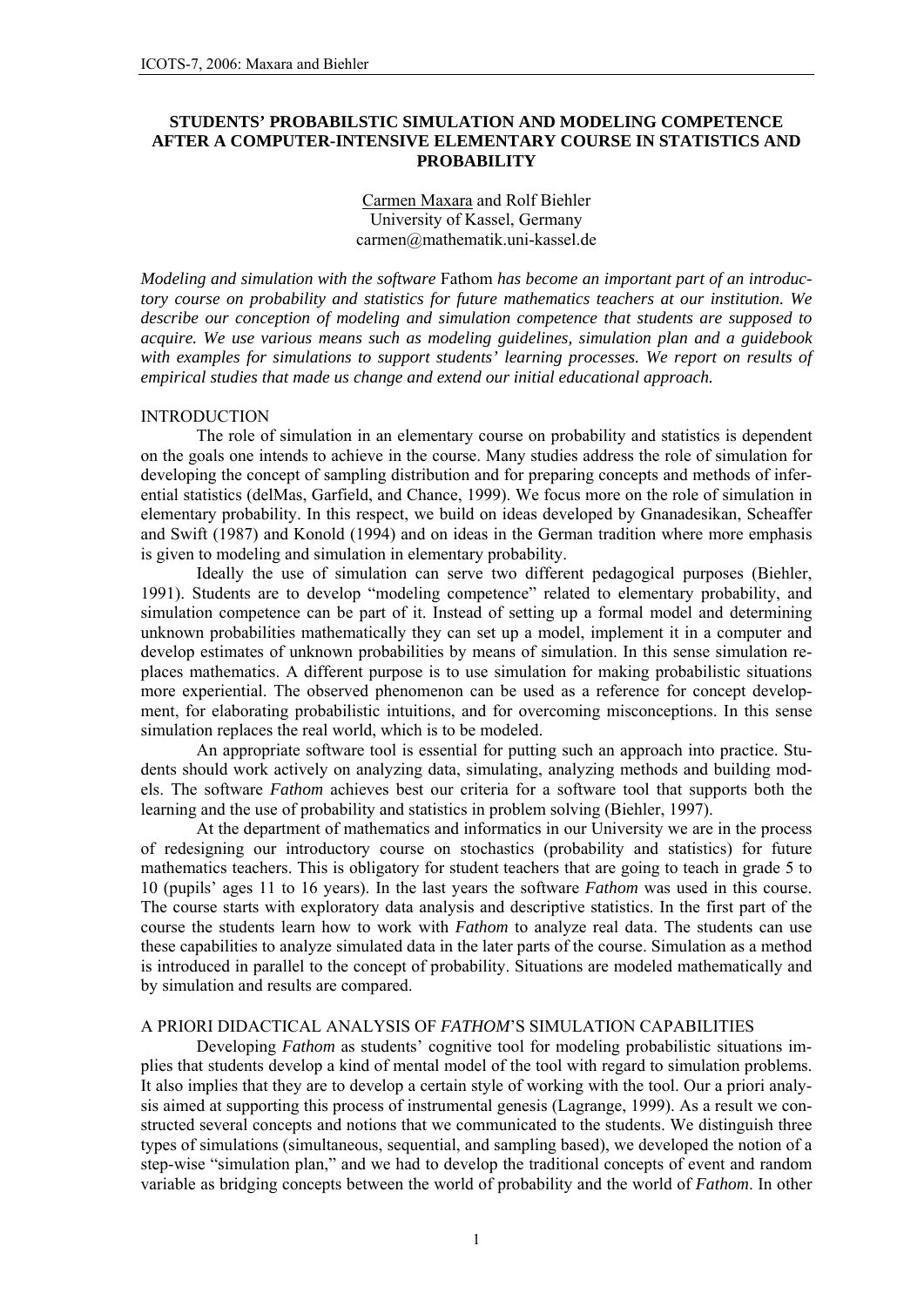words these traditional concepts had to gain new meanings in the software context but we were aware that meaning conflicts may arise (Godino and Batanero, 1998).

• *Three types of simulations*. In a simultaneous version each particular step of a multi-step random experiment is represented by a separate attribute. One realization of the experiment is represented by one row. In a sequential simulation each step of the random experiment is represented by one case of the same attribute. In the third, sampling-based version, the simulation of the random experiment is realized by drawing a sample from a collection of data (an urn) where the number of cases in the sample represents the number of steps. The three different versions of simulations in *Fathom* are visualized in the following picture. The example is the simulation of a double throw of a coin.



It is tempting for a student to choose among the three different possibilities according to the similarity to the real situation. The simultaneous simulation seems to be most adequate if two coins are thrown simultaneously and the sequential one is adequate if one coin is repeatedly thrown. However, due to the specificities of the software, an optimal choice has to take into account the purpose of the simulation. Depending on the type of simulation, some events or random variables can be defined only in a complicated way or they cannot be defined at all. Moreover the possibilities of generalizing or modifying a simulation depend on the type. For instance, the waiting time until the first occurrence of a "T" can be easily defined by little modifications of the samplingbased simulation but not at all with the other two types. We regard this as a source of problems for the students.

• *Guidebook "An introduction into simulation with Fathom."* As part of our a priori analysis we developed a comprehensive overview of possible simulations in *Fathom*. We constructed a set of working environments with simulation components (about 200). Based on these results, a Guidebook "Introduction into Simulation with *Fathom*" with many examples in *Fathom* was developed. This guidebook was especially prepared for the students in our elementary statistic course and contains only a selection of examples and options. The guidebook contains further aspects of our a priori analysis that we describe below.

# WORKING STYLES WITH SIMULATIONS: MODELING GUIDELINES AND THE 'SIMU-LATION PLAN'

The simulation in the course and in the guidebook recommends a three step process for a stochastic simulation: setting up a stochastic model, writing a *simulation plan* and the realization in *Fathom*. This three step process is used as a guideline for stochastic modeling.

In the first step, setting up a stochastic model, the students should build a model of a real situation with a random outcome by describing the situation for example by a concrete urn-model or in a more abstract way. They have to specify the set of possible results (the sample space), the probability distribution, the number of steps of the experiment and the interesting events or random variables. In the second step the students are to transfer the constructed model in a plan for a simulation of a random experiment in *Fathom*. The simulation plan was an important aspect in the conception of the courses. It aims at supporting students to reflect about the simulation process before (or after) the realization of their simulation in *Fathom*.

We became aware of the need for such a "modeling guideline" when observing our first generation students at work and when doing interviews with them. The students often directly jumped into using the software without enough stochastic thinking beforehand. At least after fin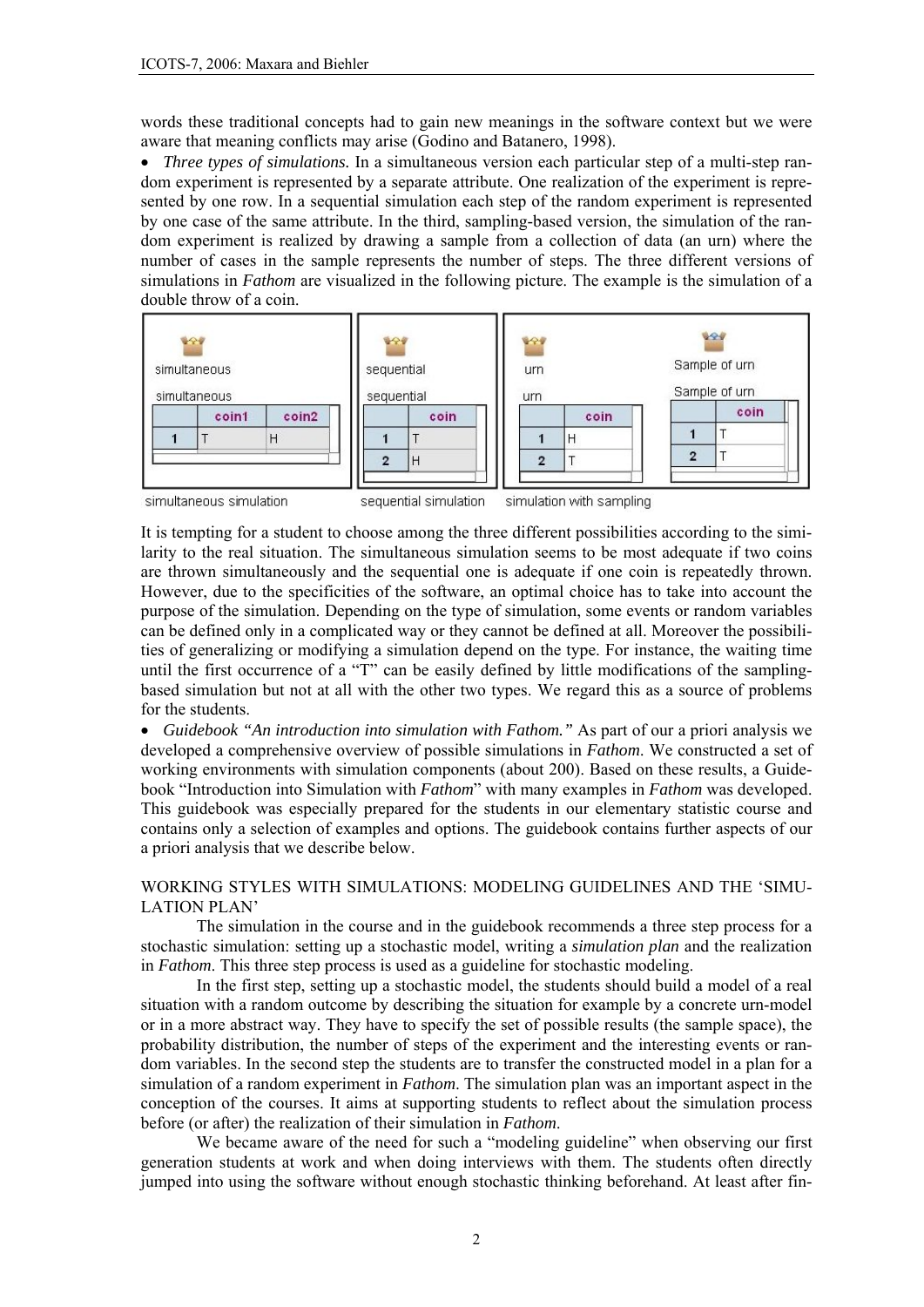ishing the simulation in *Fathom* the modeling guideline and the simulation plan becomes relevant for them, when they have to communicate and document their simulation.

The simulation plan is always composed of five steps. We will illustrate these components with the following famous example:

*A math course consists of 23 students. What is the probability that the birthday of at least two students are on the same day of the year? We assume that every day of the year is equally likely as a birthday. Estimate the probability by a simulation*.

### *Stochastic Modeling*

 Concrete model. We're modeling the problem with sampling from an urn with 365 consecutively numbered balls (1-365). From this urn we're sampling 23 balls with replacement. Every drawn ball represents the birthday of one student. If two or more numbers are equal at least two students' birthdays are at the same day.

Formal model of single experiment. We describe the set of results of one step of the random experiment with  $\Omega_1 = \{1, 2, 3, ..., 364, 365\}$  with an uniform probability distribution

$$
P(1) = P(2) = \dots = P(365) = \frac{1}{365}.
$$

Formal model of compound experiment. The whole random experiment consists of 23 steps, so the set of results can be described by  $1^{11}$   $1^{11}$ 23  $\ldots \times \Omega_1 = \{ (x_1, x_2, ..., x_n) | x_1, ..., x_n \in \Omega_1 \}$ *times*  $(x_1, x_2, ..., x_{23}) | x_1, ..., x_n$  $\Omega = \underbrace{\Omega_1 \times \Omega_1 \times ... \times \Omega_1}_{23-\text{times}} = \{(x_1, x_2, ..., x_{23}) | x_1, ..., x_{23} \in \Omega_1\}$  with the probability distribution

$$
P(\{(\omega_1, \omega_2, ..., \omega_{23})\}) = P(\{\omega_1\}) \cdot P(\{\omega_2\}) \cdot ... \cdot P(\{\omega_{23}\}) = \left(\frac{1}{365}\right)^{23}, \quad \omega_1, \omega_2, ..., \omega_{23} \in \Omega_1. \quad \text{Alterna-}
$$

tively students can leave the model for the compound experiment implicit and work and think with more concrete representations of results of compound experiments as paths in a tree diagram.

| Step:         | Example:                                                 | General:                                        |
|---------------|----------------------------------------------------------|-------------------------------------------------|
|               | We create a new collection "birthday" with               | Defining a collection and one or more           |
|               | an attribute "birthday" and intend to repre-             | attributes; choice of the type of the im-       |
|               | sent every student by a case (sequential                 | plementation in <i>Fathom</i> (simultaneous,    |
|               | simulation).                                             | sequential, or sample).                         |
|               | We choose the random function <i>randomIn</i> -          | Choice of an appropriate random machine         |
|               | $teger(1,365)$ to define the attribute. The              | for the probability space and for the simu-     |
|               | function randomly generates an integer rep-              | lation of the random experiment.                |
|               | resenting the birthday of a student. We add              |                                                 |
|               | 23 cases to the collection. Each case stands             |                                                 |
|               | for the birthday of one student.                         |                                                 |
| $\mathcal{E}$ | For the event E: "the birthdays of at least              | Defining events and random variables as         |
|               | two students are on the same day" we de-                 | attributes or <i>measures</i> . (A measure is a |
|               | fine a measure "E" with the formula:                     | technical concept in <i>Fathom</i> that will be |
|               | <i>uniqueValues(birthday)</i> $\leq$ 22. If this expres- | described later.)                               |
|               | sion is true the event occurs.                           |                                                 |
| 4             | We collect 1000 measures. (The simulation                | Realization and repetition of the simula-       |
|               | is repeated 1000 times.)                                 | tion.                                           |
| $\varsigma$   | We analyze the results with a summary ta-                | Statistical data analysis of the simulated      |
|               | ble and a bar chart.                                     | results.                                        |

*Plan of Simulation*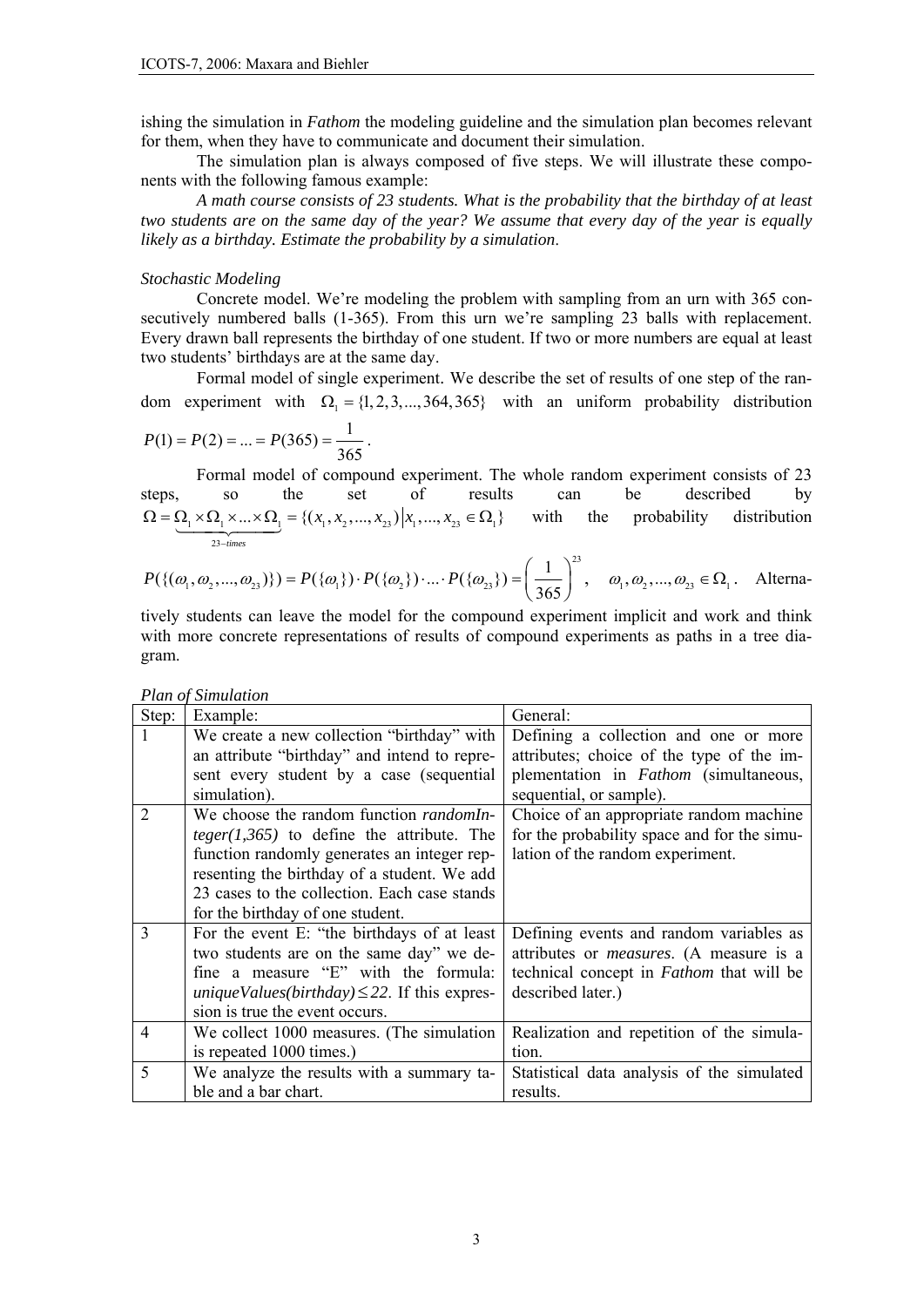#### *Realization in Fathom*

The realization of the simulation plan in *Fathom* is the third step in the overall process. This is the most practical part of the activity. The simulation plan is getting real. In addition the students can experiment with their assumptions, with the sample size, with the number of repetitions of an experiment and so on.

 The steps easily transfer one to one in *Fathom*. Each particular step corresponds to a certain action in *Fathom*. This is an advantage of the software *Fathom* because this supports the problem solving use of the software tool.

| $\mathcal{L}$ and $\mathcal{L}$               |                                                    |       |  |                        |         |              |                | birthday |          |  |  |
|-----------------------------------------------|----------------------------------------------------|-------|--|------------------------|---------|--------------|----------------|----------|----------|--|--|
| birthday                                      |                                                    |       |  |                        |         |              |                |          | birthday |  |  |
| $\mathbf{x}$<br><sup>1</sup> Inspect birthday |                                                    |       |  |                        |         |              |                |          | 100      |  |  |
|                                               | Cases   Measures   Comments   Display   Categories |       |  |                        |         |              | $\overline{2}$ | 22       |          |  |  |
| <b>Attribute</b>                              |                                                    | Value |  |                        | Formula |              |                | 3        | 310      |  |  |
| birthday                                      |                                                    | 100   |  | randominteger (1; 365) |         |              |                | 78       |          |  |  |
| $\n  -$ nows                                  |                                                    |       |  |                        |         |              |                | 5        | 109      |  |  |
| $= 1/23$                                      |                                                    |       |  |                        |         | Show Details |                | 6        | 23       |  |  |
|                                               |                                                    |       |  |                        |         |              |                |          | 314      |  |  |
|                                               |                                                    |       |  |                        |         |              |                |          |          |  |  |

The simulation of random experiments consisting of several steps may be realized in one of the three mentioned versions. We realize the example of the birthday-problem in a sequential simulation, in which each particular step of the random experiment is represented in one case.



Most important is *Fathom*'s notion of a *measure*. A measure can be defined by a formula. It refers to a collection as a whole. The inspector window of a collection contains a panel for defining measures. The mental model about measures that students have to develop is that measures are properties of a collection as a whole. In this case, a measure is a random property of the compound random experiment. If we rerandomize the values of the attributes in the collection the value of the measure will vary accordingly. In this sense, a measure in *Fathom* is a new reification of the abstract concept of a random variable or event, and we expected new learning opportunities from this aspect. On the other hand we expected several semiotic conflicts (Godino and Batanero, 1998) at this point. In everyday language, the occurrence of an event is either true or false and the *Fathom* notion of an event as a Boolean expression directly corresponds to this notion. On the other hand the notion of an event as a subset of the sample space is not directly supported by this reification. The notion of a random variable as a function on the compound sample space is supported. However the distinction between events and random variables may become blurred, because both can be defined as measures. Moreover, the above problem could be solved by observing the random variable *X* defined as uniqueValues(birthday), and in the next step reading off from a histogram of the distribution of *X* the relative frequency that  $X \le 22$  occurred – without explicitly using the concept of event.

## SIMULATION AND A NEW CONTENT STRUCTURE IN THE COURSE

In the first course with an emphasis on simulation, the students had to work with the three step design: stochastic model, simulation plan, realization in *Fathom*. In the lectures the simula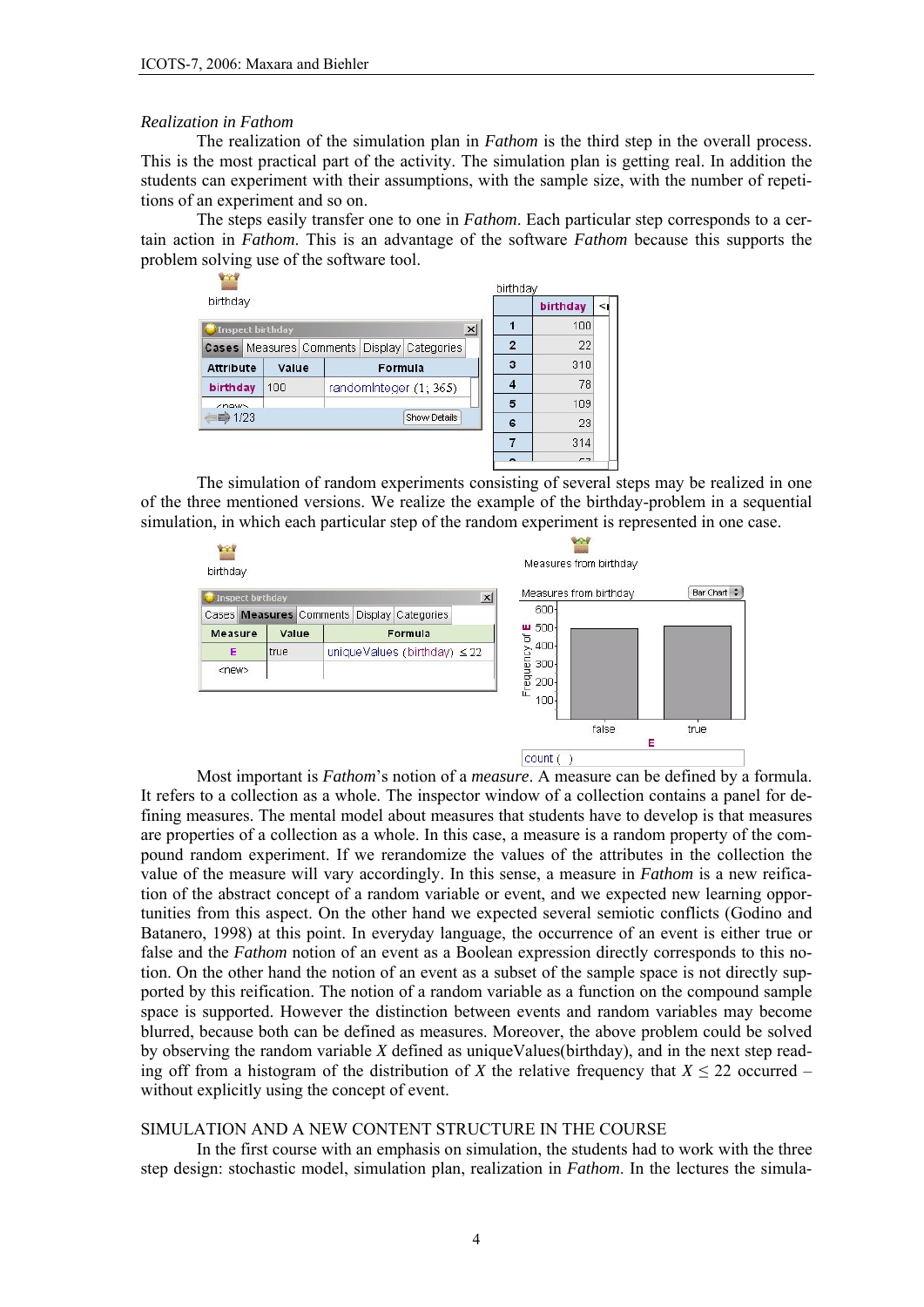tion was continuously integrated in the different versions (simultaneous, sequential, with sampling), but not so explicitly in these three steps. The concept of probability was initially defined by elementary events in discrete probability spaces following a step by step extension to events, random variables and results in random experiments consisting of several steps. The concept of a random variable was introduced about the same time as the concept of event. The introduction of combinatorial-mathematical methods for calculating probabilities was always done in parallel to simulation methods. Further mathematical contents were among others the empirical law of large number, probability distribution of random variables, the mean, the expected value, fair games, (in)dependence, the path rule, binomial coefficient, binomial distribution, hypergeometric distribution, the variance, the standard variation,  $1/\sqrt{n}$  – law. In working sessions and homework assignments students had to solve problems in several textual contexts, particularly with stochastic contexts like urns, dies, and game contexts.

# CHANGES OF OUR CONCEPTION OF MODELING COMPETENCE AS A RESULT OF OUR EMPIRICAL STUDIES

After the courses we performed interviews with a selection of students, we observed them while working in pairs on modeling tasks and we analyzed written homework assignments. We cannot go into details of these studies in this paper but we will summarize some changes in our didactical conception of simulation and modeling competence and changes in the content and orientation of the course as a consequence of these studies.

The modeling guidelines, the guidebook and the concept of simulation plan proved its worth. Nevertheless, we saw several limitations in the students' competence.

- The status of the modeling guideline was more emphasized particularly the stage of stochastic modeling. We had observed unsatisfactory limitations in students' knowledge and language, which often was close to the software processes but not to the probabilistic concepts. More emphasis was put on the explanatory aspect of the simulation plan instead of being just a technical advice how to run the simulation.
- We introduced more and new tasks that required more thinking and idealization in the first stage of modeling. In the first generation we concentrated too much on the interface "stochastic problem – software" and lost sight of the interface "real world – probability model." Initial situations should be idealized and simplified by students themselves. Students were asked to make assumptions themselves. They should decide whether a model fits a situation or not. For example, we used subtasks as:

*(1) Express the following situations as multilevel random experiments. (2) Would you classify the levels of the random experiments dependent or independent of each other? Justify your decision. Give real conditions under which independence is likely to be an adequate model. (3) In which cases you think is an empirical test with data necessary to support or reject the assumption of (in)dependence?* 

The goals of such new problem types were to improve the modeling competence, the competence of giving reasons, a deeper understanding of important terms (in this case: independence), and more reflective activities.

- We added examples, where a model was compared to real data in order to exercise model validation.
- We found that the students were not really sufficiently reflecting on the usefulness and relative advantages of using simulation as compared to theoretical mathematical solutions. We added more tasks, where we used both methods in combination. The accuracy and the limits of simulation methods became a larger topic. We used simulation for developing hypotheses that were explained and proved by theoretical analysis and we used simulations to check the validity of theoretical solutions.
- We found that intuitive conceptions and misconceptions persisted or co-existed more than expected. Although the reality of the simulation well showed that intuitions are wrong, simulation as such often did not help to improve. Therefore we addressed intuitive expectations explicitly in the course as "intuitive theories" that should be expressed before starting simulation and modeling. We think it's important that students better reflect about their intuitions